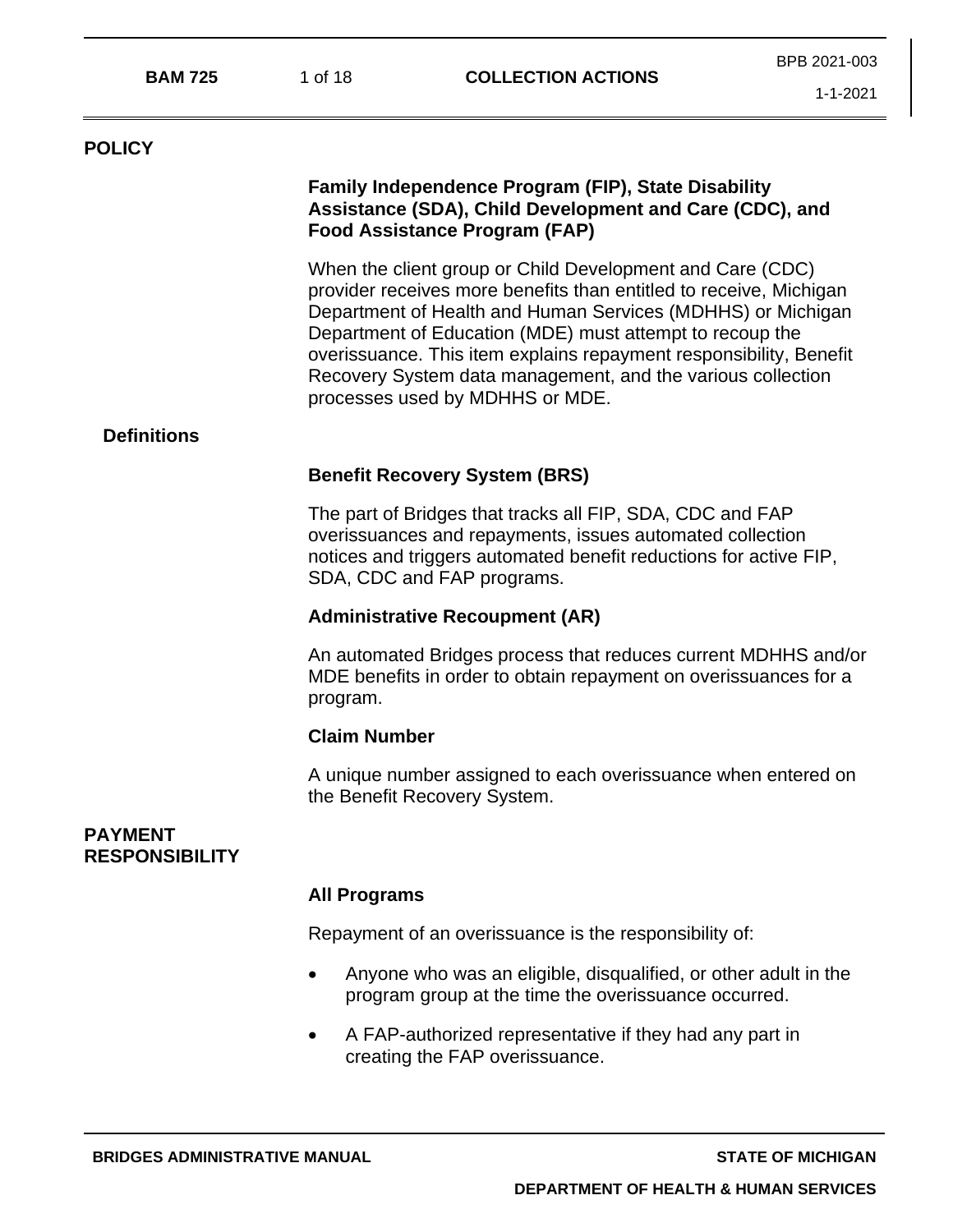|                |         |                           | BPB 2021-003 |
|----------------|---------|---------------------------|--------------|
| <b>BAM 725</b> | 2 of 18 | <b>COLLECTION ACTIONS</b> |              |
|                |         |                           | 1-1-2021     |

Bridges will collect from all adults who were a member of the case. Administrative recoupment may be deducted on more than one case for a single overissuance.

### **FIP and FAP**

If the overpaid group did not contain an eligible or disqualified adult during the overissuance period, do not initiate recoupment, **unless** recoupment is established by court order or a repayment agreement is obtained in lieu of prosecution. An adult for recoupment purposes is an individual 18 years old or older.

**Note**: The Aid to Families with Dependent Children (ADC) program was succeeded by the Family Independence Program (FIP). Treat these programs as interchangeable when applying recoupment/disqualification policy.

**Example:** Clients who committed an Intentional Program Violation (IPV) while receiving ADC are to be disqualified under the FIP program.

**CDC Provider Error**

### **CDC Only**

The reconciliation and recoupment section (RRS) is responsible for collecting and recording provider errors. Reconciliation and recoupment section staff enters the overissuance into the automated provider recoupment system. The system produces a notice and overpayment detail and acceptance report, which is mailed to the child care provider. The provider is instructed to review and complete the report and mail it back to the reconciliation and recoupment section.

**Note:** There is no threshold limit on CDC system errors. MDE will recoup these types of overissuances.

### **BENEFIT RECOVERY SYSTEM**

#### **FIP, SDA, CDC and FAP**

Benefit Recovery System (BRS) data is based on recipient identification numbers. Each program overissuance is entered separately. Do not combine program overissuances with different overissuance periods or different overissuance types.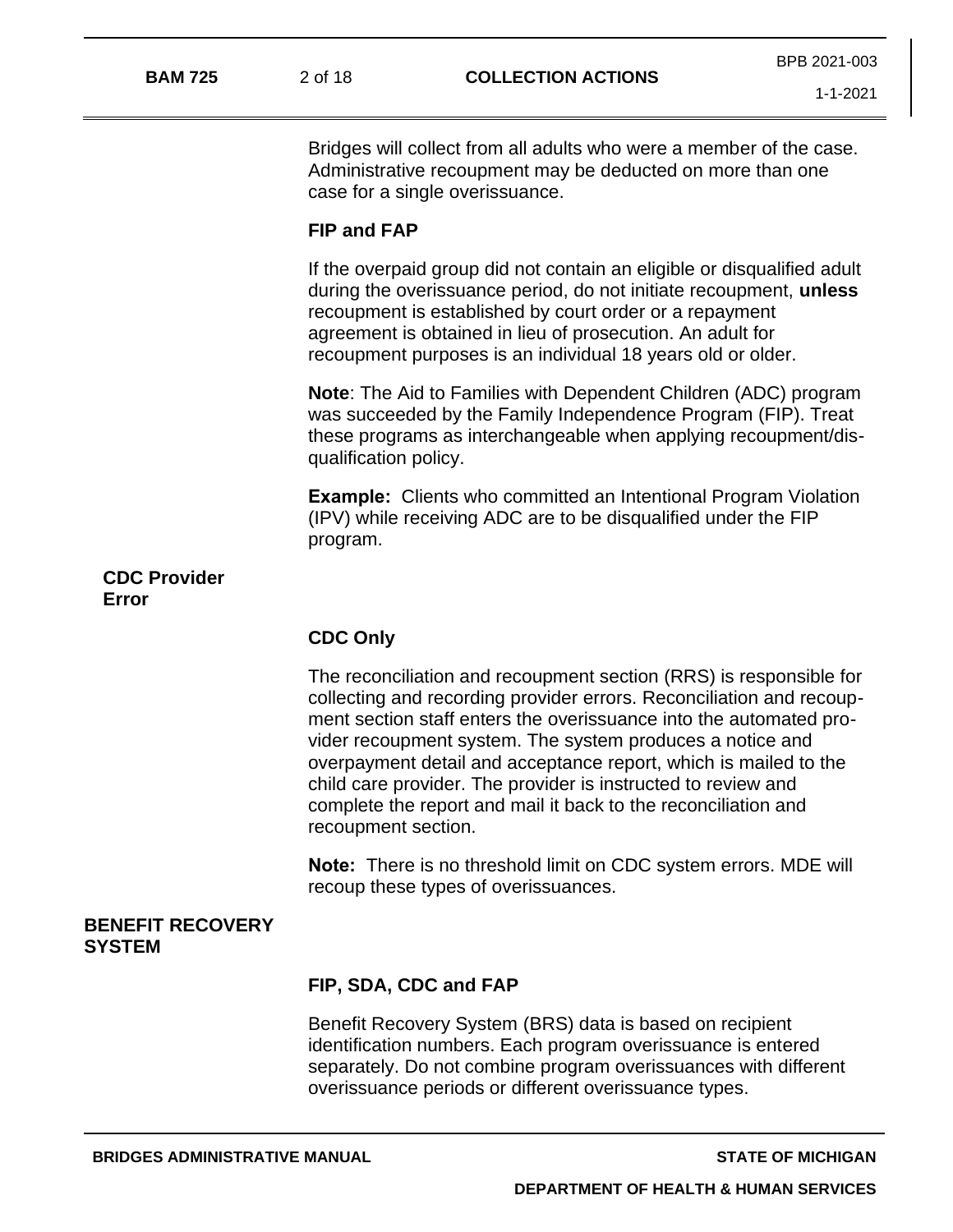| <b>BAM 725</b>                     | 3 of 18                                                                                                                                                    | <b>COLLECTION ACTIONS</b>                                                                                                                                                                                                            | BPB 2021-003<br>$1 - 1 - 2021$ |
|------------------------------------|------------------------------------------------------------------------------------------------------------------------------------------------------------|--------------------------------------------------------------------------------------------------------------------------------------------------------------------------------------------------------------------------------------|--------------------------------|
|                                    | may be deleted.                                                                                                                                            | Each overissuance is assigned an overissuance claim number<br>when initially entered on BRS. Review Office of Inspector General<br>dispositions for multiple events that may have been combined or                                   |                                |
| <b>Case Number</b><br><b>Usage</b> |                                                                                                                                                            |                                                                                                                                                                                                                                      |                                |
|                                    |                                                                                                                                                            | Bridges reviews all persons responsible for the overissuance for<br>current program activity and/or different case numbers.                                                                                                          |                                |
| <b>Active Programs</b>             |                                                                                                                                                            |                                                                                                                                                                                                                                      |                                |
|                                    |                                                                                                                                                            | All cases that contain an adult member from the original overissu-<br>ance group and are active for the program in which the overissu-<br>ance occurred are liable for the overissuance and subject to<br>administrative recoupment. |                                |
| <b>Inactive Programs</b>           |                                                                                                                                                            |                                                                                                                                                                                                                                      |                                |
|                                    | Overissuances on inactive programs are recouped through cash<br>repayment processes.                                                                       |                                                                                                                                                                                                                                      |                                |
|                                    | Collection notices are sent to the household on the inactive case.<br>To determine the best case number to use for an inactive case, use<br>this priority: |                                                                                                                                                                                                                                      |                                |
|                                    | 1.<br>apply:                                                                                                                                               | Use the original overissuance case number, when the following                                                                                                                                                                        |                                |
|                                    |                                                                                                                                                            | The case number has not been purged.<br>The case number is not active for another program.<br>The group includes an eligible or disqualified adult<br>member who was in the program group when the<br>overissuance occurred.         |                                |
|                                    |                                                                                                                                                            | <b>Note:</b> Change the grantee, if necessary, to the person who is<br>responsible for repayment of the overissuance.                                                                                                                |                                |
|                                    | 2.                                                                                                                                                         | Use any existing case number for inactive person(s)<br>responsible for overissuance repayment when the original case<br>number is not available.                                                                                     |                                |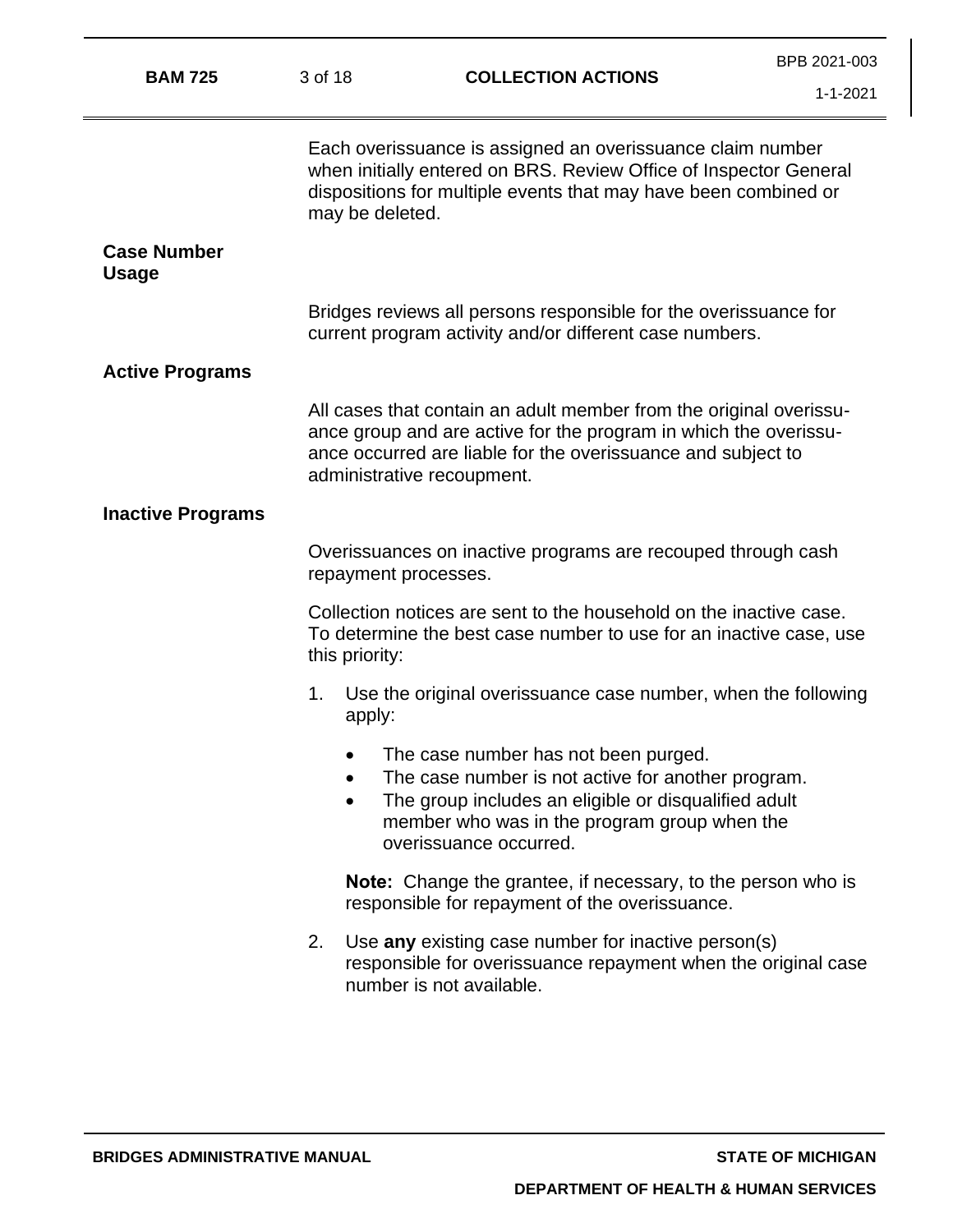### **OVERISSUANCE CHANGES**

## **Always do an inquiry before entering, changing or closing an overissuance.**

Always document in Bridges case comments the reason for changing or closing an overissuance event in the incorrect issuance packet. Some reasons an overissuance might be changed include:

- An Office of Inspector General or Michigan Administrative Hearings System (MAHS) disposition is received.
- A repayment agreement is received.
- The responsible person has filed for bankruptcy.
- The responsible person has died.
- Duplicate overissuance events are on Benefit Recovery System.
- The overissuance is transferred to another case number.
- A debt collection action has taken place.

## **Reconciliation and Recoupment Section Changes**

Contact the reconciliation and recoupment section (RRS), Welfare Debt Unit, to get changes made to overissuances whenever:

- The overissuance has been suspended by the Welfare Debt Unit.
- The overissuance has a debt referral status type.

Bridges will generate an edit when changes are made to overissuances in any of the above circumstances.

## **Overissuance Balance Changes**

The overissuance balance is calculated by Benefit Recovery System. Changing the original overissuance amount will change the balance for that overissuance and program on Benefit Recovery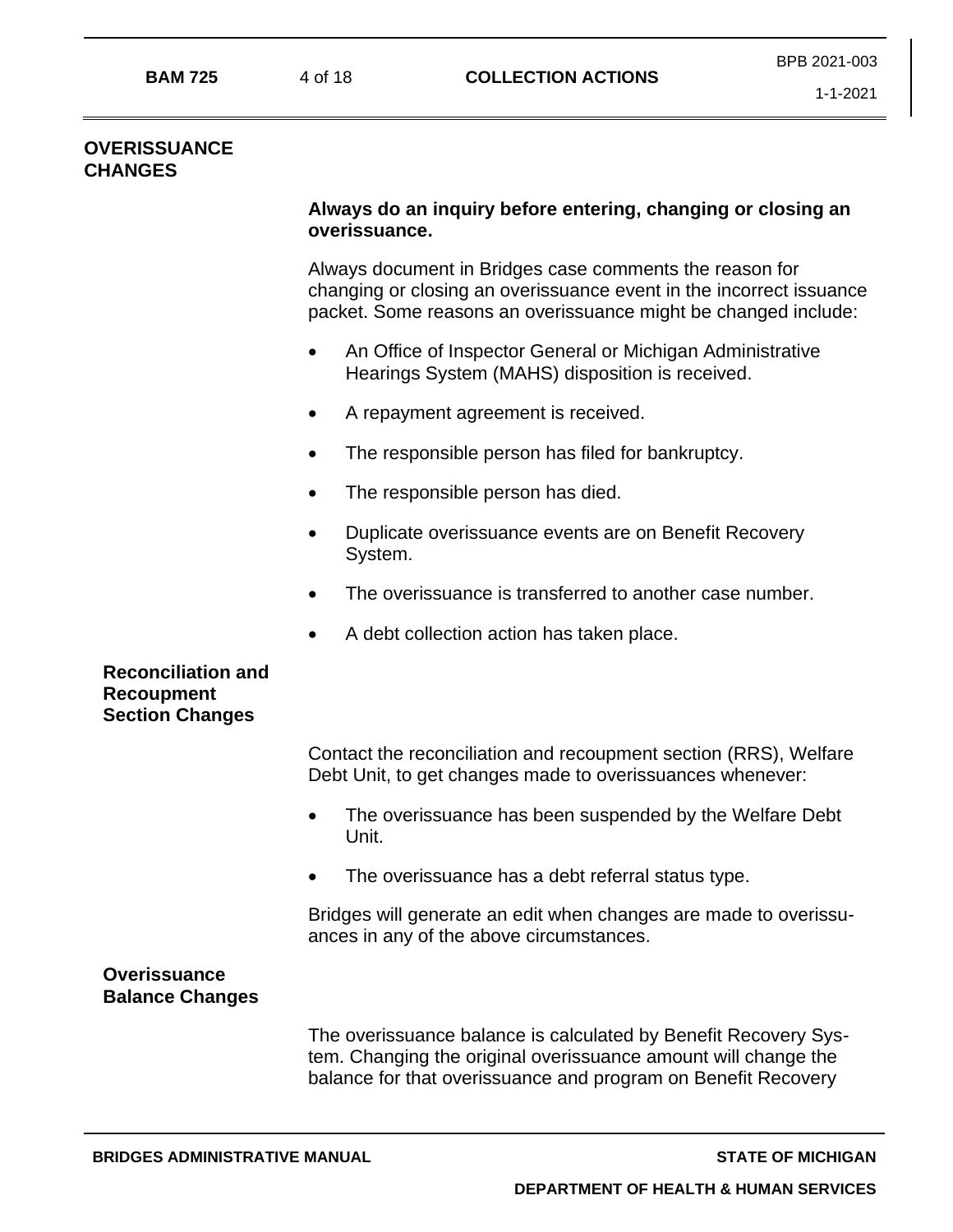| <b>BAM 725</b>                                  | 5 of 18                   | <b>COLLECTION ACTIONS</b>                                                                                                                                                                                                                                                                                                                                                               | BPB 2021-003<br>$1 - 1 - 2021$ |
|-------------------------------------------------|---------------------------|-----------------------------------------------------------------------------------------------------------------------------------------------------------------------------------------------------------------------------------------------------------------------------------------------------------------------------------------------------------------------------------------|--------------------------------|
|                                                 | the following reasons:    | System records. Do not reduce an overissuance balance for any of                                                                                                                                                                                                                                                                                                                        |                                |
|                                                 | $\bullet$<br>restitution. | A court released the person from probation and waived                                                                                                                                                                                                                                                                                                                                   |                                |
|                                                 |                           | A court (probation officer) indicated an amount was worked off<br>(for example, in community service).                                                                                                                                                                                                                                                                                  |                                |
|                                                 |                           | <b>Exception:</b> For FAP only, reduce an overissuance by the amount<br>the person worked off after a court has ordered and verified the<br>activity. Issue supplemental FAP benefits if the total repaid and<br>worked off exceeds the overissuance. Do not enter an<br>overissuance payment for the amount worked off.                                                                |                                |
| <b>Payment</b><br><b>Consolidation</b>          |                           |                                                                                                                                                                                                                                                                                                                                                                                         |                                |
|                                                 |                           | Changing an overissuance amount or closing an overissuance<br>event will cause Benefit Recovery System to redistribute any pay-<br>ments that were made to the overissuance event.                                                                                                                                                                                                      |                                |
| <b>Overissuance</b><br><b>Transfer</b>          |                           |                                                                                                                                                                                                                                                                                                                                                                                         |                                |
|                                                 |                           | Bridges automatically transfers an overissuance to another case<br>number when a liable individual is currently active for the same pro-<br>gram in which the overissuance occurred.                                                                                                                                                                                                    |                                |
| <b>COLLECTIONS ON</b><br><b>ACTIVE PROGRAMS</b> |                           |                                                                                                                                                                                                                                                                                                                                                                                         |                                |
|                                                 |                           | Overissuances on active programs are repaid by:                                                                                                                                                                                                                                                                                                                                         |                                |
|                                                 |                           | Lump-sum cash payments.                                                                                                                                                                                                                                                                                                                                                                 |                                |
|                                                 |                           | Monthly cash payments such as when court-ordered or<br>processed by AG.                                                                                                                                                                                                                                                                                                                 |                                |
|                                                 |                           | Administrative recoupment (benefit reduction).                                                                                                                                                                                                                                                                                                                                          |                                |
|                                                 |                           | <b>Note:</b> For FIP, SDA and FAP the client may repay any part of the<br>overissuance with electronic benefit transfer (EBT) benefits. The<br>electronic benefit transfer benefits cannot cross programs. The<br>client may pay on a FIP overissuance with FIP benefits and/or FAP<br>overissuance with FAP benefits. The local office will accept and<br>provide receipt for payment. |                                |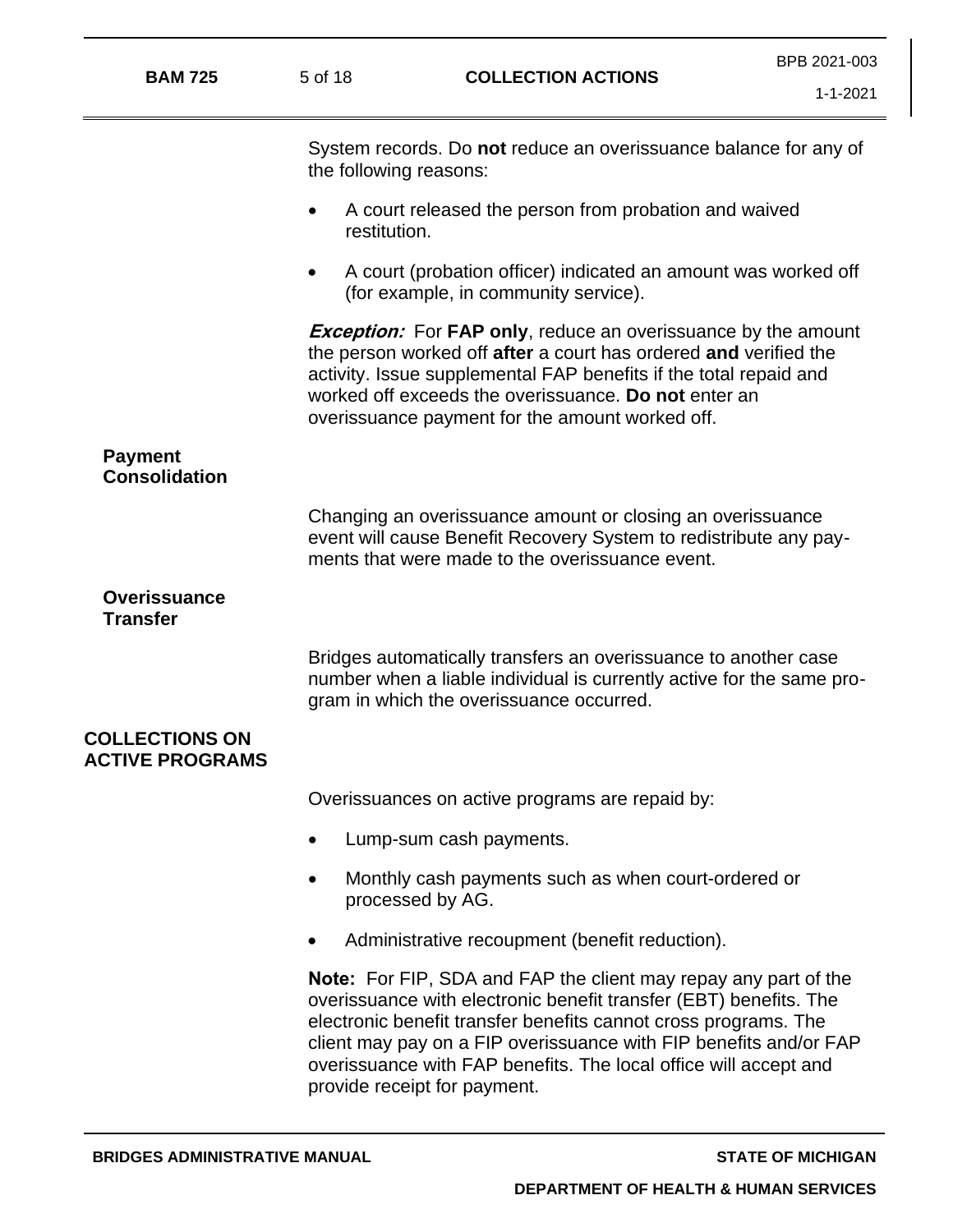| <b>BAM 725</b>                             | 6 of 18                                                                                                                                                                                                                                                                                             | <b>COLLECTION ACTIONS</b>                                                                                                                                                                                                                                                                                          | BPB 2021-003<br>$1 - 1 - 2021$ |
|--------------------------------------------|-----------------------------------------------------------------------------------------------------------------------------------------------------------------------------------------------------------------------------------------------------------------------------------------------------|--------------------------------------------------------------------------------------------------------------------------------------------------------------------------------------------------------------------------------------------------------------------------------------------------------------------|--------------------------------|
| Lump-Sum Cash<br><b>Payments</b>           |                                                                                                                                                                                                                                                                                                     |                                                                                                                                                                                                                                                                                                                    |                                |
|                                            | Lump-sum cash payments are acceptable on active programs. Pay-<br>ments can be made at the local office or to Cashier's Unit, P.O. Box<br>30259, Lansing, MI 48909.                                                                                                                                 |                                                                                                                                                                                                                                                                                                                    |                                |
|                                            | Note: When the full overissuance amount is paid in a lump sum<br>prior to the administrative recoupment effective date, the payment<br>must be entered on Benefit Recovery System immediately after the<br>overissuance is entered in order to prevent administrative<br>recoupment from occurring. |                                                                                                                                                                                                                                                                                                                    |                                |
| <b>Cash Payments</b>                       |                                                                                                                                                                                                                                                                                                     |                                                                                                                                                                                                                                                                                                                    |                                |
|                                            | Monthly cash payments (instead of administrative recoupment) are<br>acceptable on active programs only if ordered by a court or<br>processed by the Attorney General office; see Administrative<br>Recoupment or Delinquent Cash Payments, in this item.                                            |                                                                                                                                                                                                                                                                                                                    |                                |
|                                            | Note: Clients repaying all or part of an overissuance with a<br>MDHHS issued warrant must be referred to local office to sign the<br>warrant over to the local office. Do not have the warrant voided<br>and returned to Treasury.                                                                  |                                                                                                                                                                                                                                                                                                                    |                                |
| <b>Administrative</b><br><b>Recoupment</b> |                                                                                                                                                                                                                                                                                                     |                                                                                                                                                                                                                                                                                                                    |                                |
|                                            |                                                                                                                                                                                                                                                                                                     | FIP, SDA, CDC and FAP                                                                                                                                                                                                                                                                                              |                                |
|                                            |                                                                                                                                                                                                                                                                                                     | Active programs are subject to Administrative Recoupment (AR) for<br>repayment of overissuances. Active program recipients are allowed<br>to make monthly cash payments (instead of administrative recoup-<br>ment) only when ordered by a court or processed by the AG office;<br>see Cash Payments in this item. |                                |
|                                            |                                                                                                                                                                                                                                                                                                     | Administrative recoupment cannot cross programs. For example; a<br>FIP overissuance cannot be recouped from FAP benefits. An ADC<br>overissuance can be recouped from FIP. A General Assistance<br>(GA) overissuance can be recouped from SDA.                                                                     |                                |
|                                            | ance reopens.                                                                                                                                                                                                                                                                                       | Administrative recoupment continues until program closure or all<br>collectible overissuances are repaid. Administrative recoupment<br>automatically resumes when a program with an overissuance bal-                                                                                                              |                                |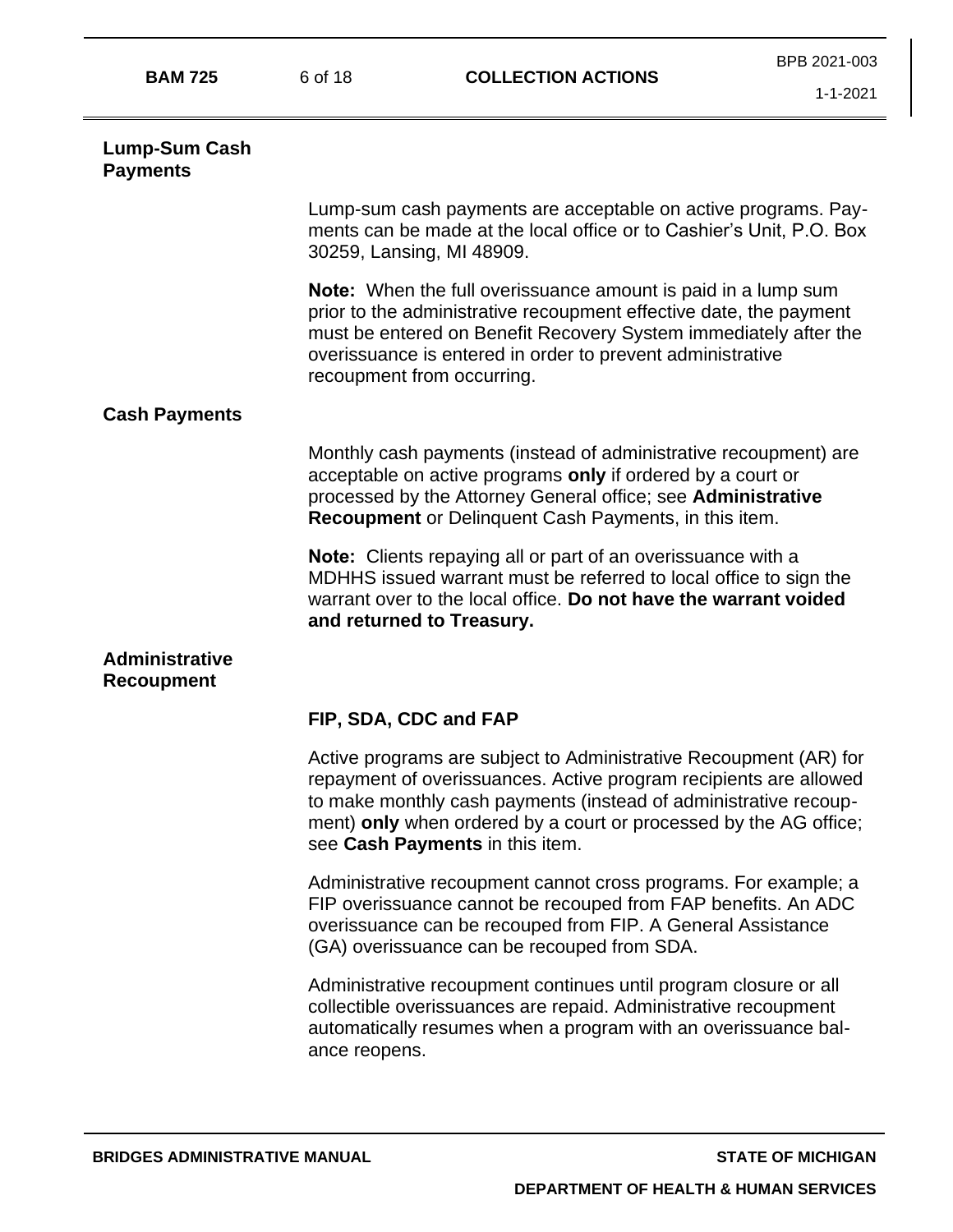Administrative recoupment can be deducted from more than one active case for a single overissuance.

See BAM 400, **CASH BENEFITS, Openings**, for FIP and SDA early payment procedures.

## **AR Amount**

### **FIP, SDA and CDC**

FIP and SDA benefits are reduced for recoupment by a percentage of the **payment standard**. The administrative recoupment amount automatically changes when the payment standard changes.

The standard administrative recoupment percentage is always used unless a court has ordered a different percentage or a specific dollar amount.

The standard administrative recoupment percentage for FIP, SDA and CDC is:

- 5 percent for agency error.
- 5 percent for client error.
- 10 percent for intentional program violation.
- 20 percent for CDC provider intentional program violation.

**Note:** When necessary, the administrative recoupment amount is automatically reduced in order to leave a \$2 grant payment to the client.

#### **FAP Only**

FAP benefits are reduced for recoupment by a percentage of the **monthly FAP entitlement**. (The entitlement amount is the amount of FAP a group would receive if any intentional program violationdisqualified members were included in the eligible group.)

Administrative recoupment occurs only on current month issuances and automatically changes when the monthly issuance amount changes.

Use the standard administrative recoupment percentage unless a court has ordered a different administrative recoupment percentage or a specific dollar amount. The minimum administrative recoupment amount is \$10, unless the final overissuance payment is less than \$10.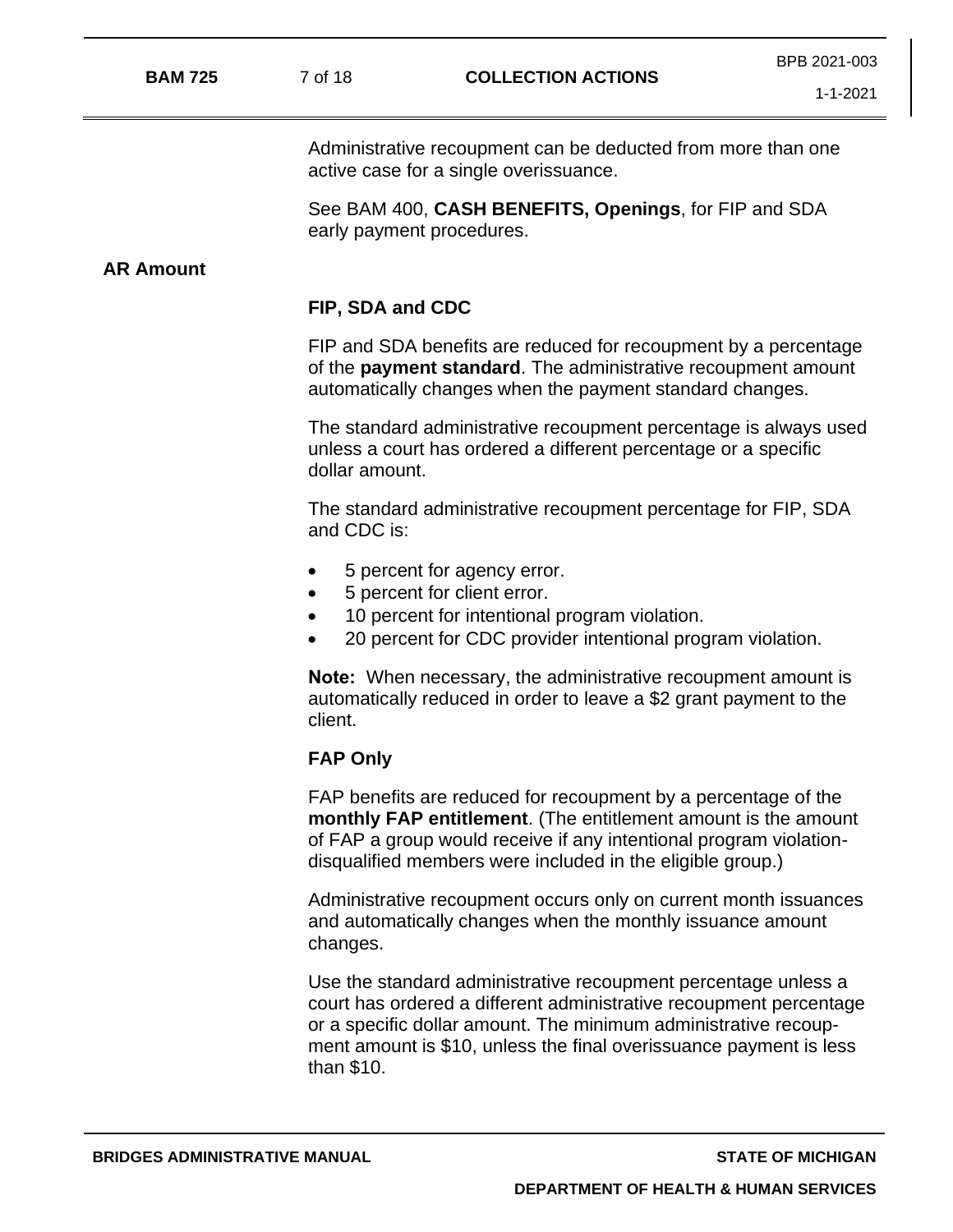1-1-2021

The standard administrative recoupment percentage for FAP is:

- 10 percent (or \$10, whichever is greater) for agency error.
- 10 percent (or \$10, whichever is greater) for client error.
- 20 percent (or \$20, whichever is greater) for intentional program violation.

**Note:** In addition to administrative recoupment, FAP supplements to restore lost benefits are automatically **offset** when entered on Bridges to repay FAP overissuances. The restoration supplement is used in part or in whole to repay overissuances.

# **Delinquent Cash Payments on Active Cases**

# **FIP, SDA and FAP**

Active cases failing to make required court-ordered cash payments for 60 days are sent a DHS-1440E, Notice of Payment Due.

All cases sent the DHS-1440E notice informs the client of changing the recoupment method to benefit reduction via Administrative Recoupment (AR).

Thirty days after the DHS-1440E is sent, Bridges changes the recoupment type from cash collection to administrative recoupment, **unless** the client:

- Makes a full payment, **or**
- Seeks to renegotiate the monthly cash payment amount, **and**
- Their financial circumstances warrant a lower monthly payment by the court order.

**COLLECTIONS ON INACTIVE PROGRAMS**

# **FIP, SDA, CDC and FAP**

Overissuance balances on inactive cases must be repaid by lumpsum or monthly cash payments **unless** collection is suspended; see **SUSPENDED COLLECTION ACTIONS** in this item.

Benefit Recovery System sends a collection notice when programs or cases close and an outstanding overissuance exists; see **AUTOMATED DELINQUENCY NOTICES** in this item.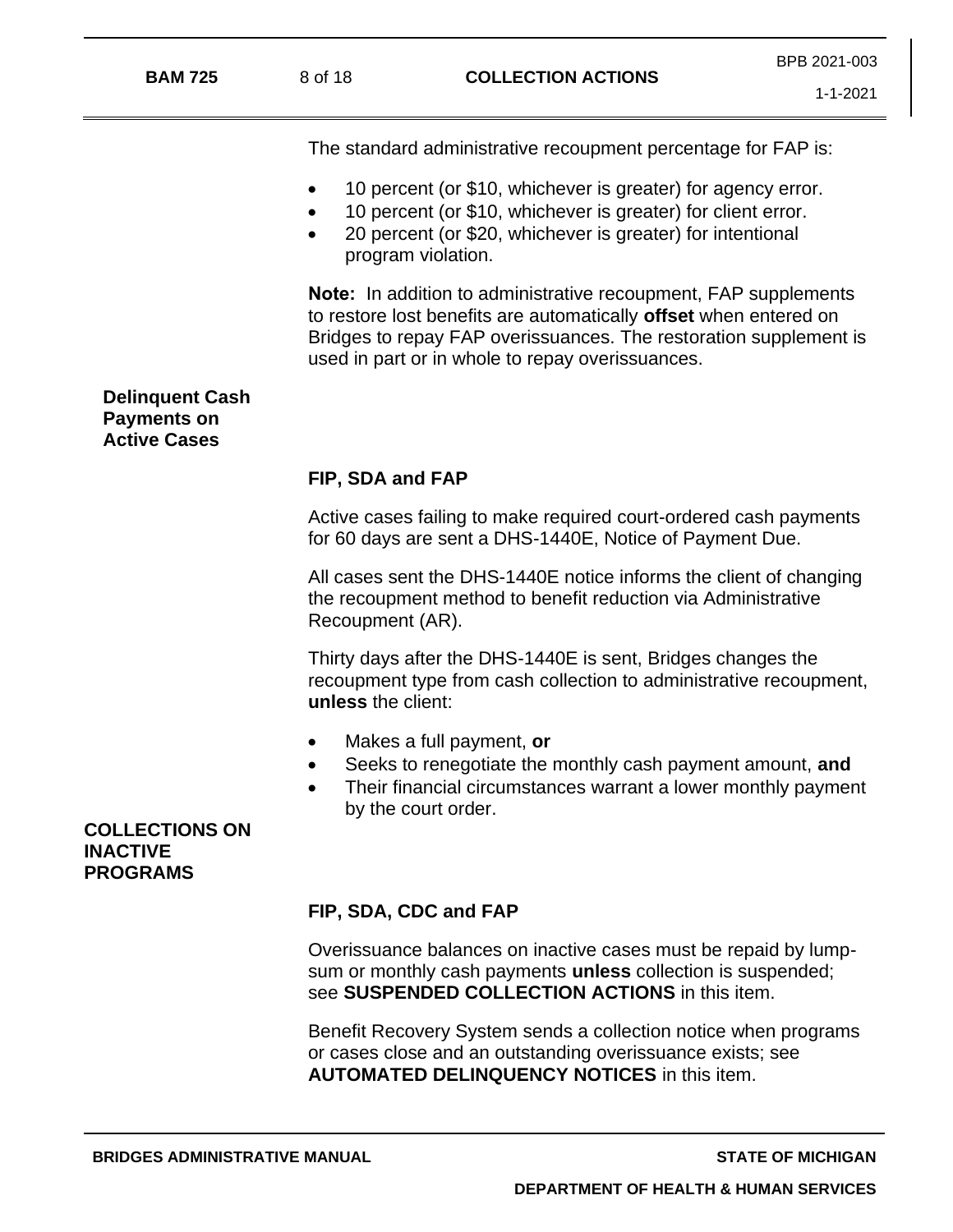#### **Cash Payments**

### **All Programs**

Lump sum or monthly cash payments are accepted at any local office and in some cases will be routed through the AG office.

### **FIP, CDC, SDA and FAP**

Payments can also be mailed to;

State of Michigan Cashier's Unit P.O. Box 30259 Lansing, MI 48909

### **CDC Providers**

State of Michigan Cashier Unit-Child Development and Care P.O. Box 30382 Lansing, MI 48909

### **MA Fraud**

State of Michigan **MDHHS** P.O. Box 30437 Lansing, MI 48909

#### **SER and DSS Fraud**

State of Michigan MDHHS-Reconciliation and Recoupment P.O. Box 30802 Lansing, MI 48909

Such payments should include the payer's SSN or case number to ensure proper posting of the payment.

### **Expunged EBT Benefits**

### **FAP Only**

Expunged electronic benefit transfer benefits are applied to existing overissuances for the program at the time the expungement occurs.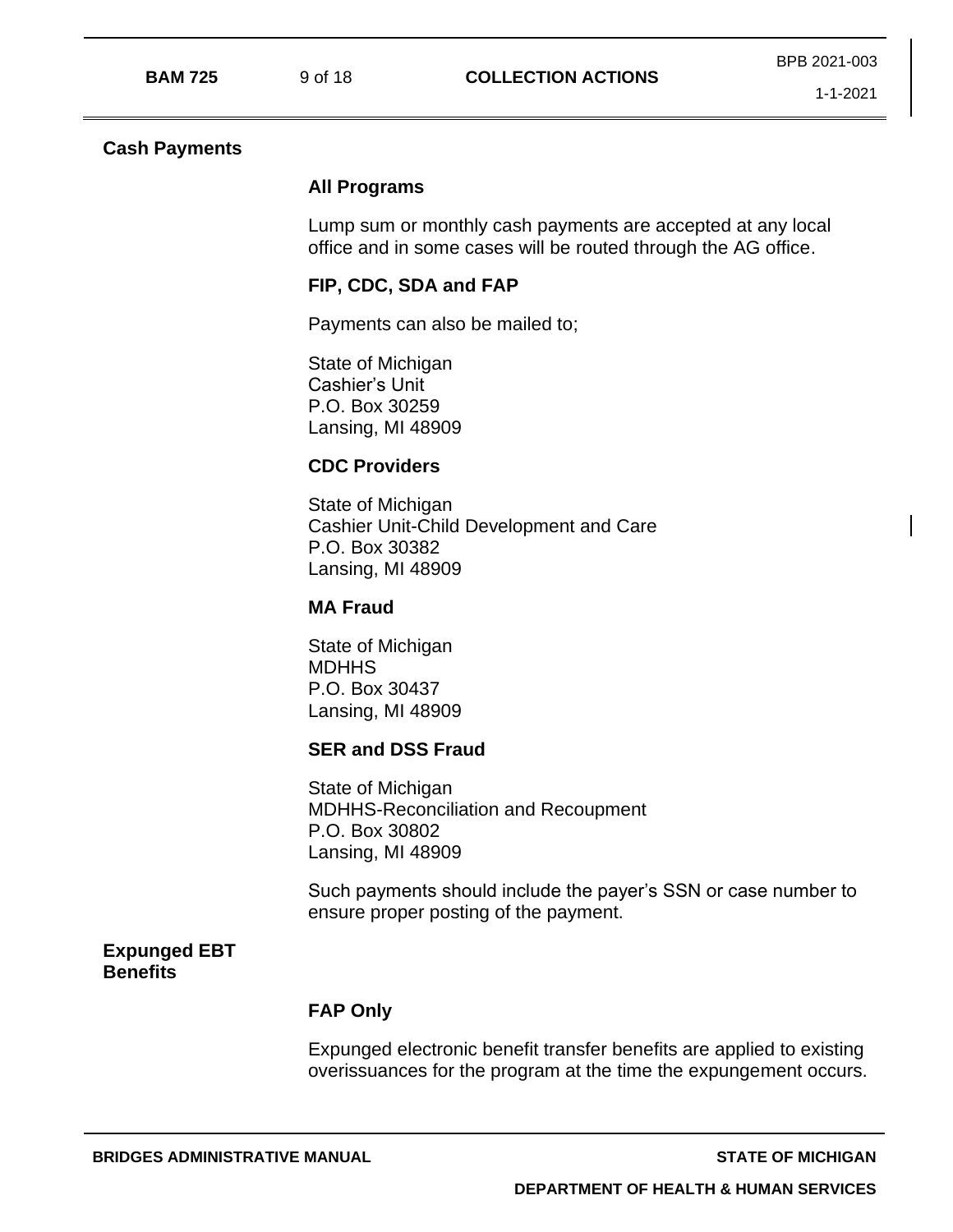## **Probate Claims**

## **All Programs**

If a local office becomes aware of an estate of a deceased person with a remaining overissuance balance, it may refer the claim to the Welfare Debt Unit (WDU). WDU and the AG will determine if pursuit of the estate through probate court claim action is in the best interest of MDHHS or MDE.

# **DELINQUENCY**

# **FIP, SDA and FAP**

Bridges automatically sets delinquency at the claim level and affects all liable individuals attached to the claim. Delinquency is triggered when:

- The client fails to sign and return the DHS-4358C, Department and Client Error Information and Repayment Agreement, within 30 days of the claim establishment date.
- The client fails to make a \$50 monthly cash payment within those same 30 days if the case is closed.
- The client on the closed case fails to make full payments each month until the claim is paid off.
- Previously active clients who were being administratively recouped and now have closed did not make the \$50 monthly payment within 30 days after the DHS-1440A, Notice of Balance Due, was sent and each month thereafter.

When a claim becomes delinquent, Bridges refers qualifying cash programs to Michigan Treasury and FAP claims referred to the Treasury Offset Program (TOP).

## **MICHIGAN TREASURY COLLECTIONS**

# **FIP, SDA and CDC**

The welfare debt collection process refers cash overissuances to the State Treasury Accounts Receivable System (STARS) at the Michigan Department of Treasury and collects debts through any of the following: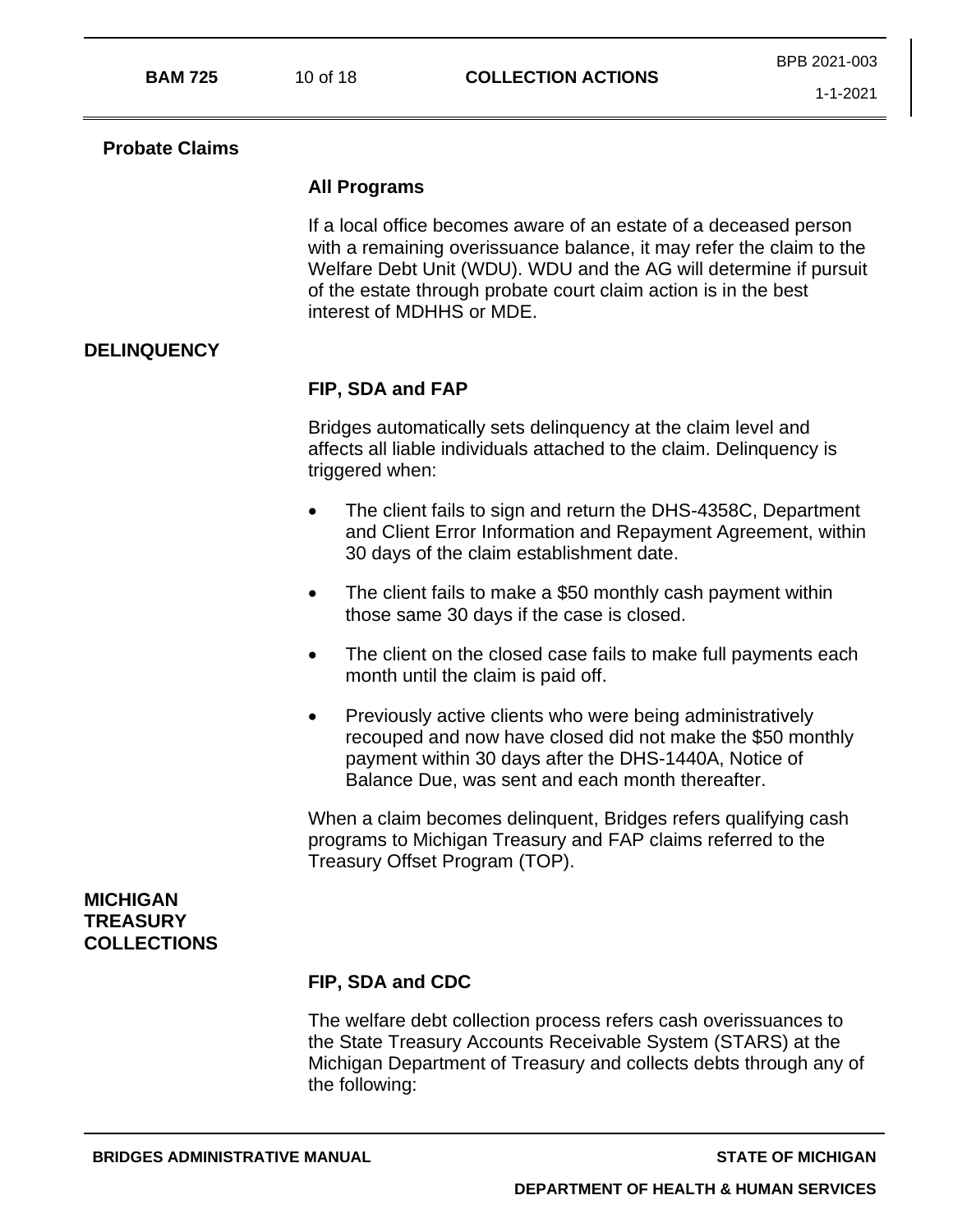- Garnishment of wages.
- Liens on bank accounts.
- Regular cash payments.
- State income tax offsets.
- Lottery winnings.
- Gaming winnings.

A cash overissuance may be referred to treasury when a full payment has not been received within 30 days after the DHS-1440A was sent.

Once an overissuance is selected for this process, the case will be identified on BRS.

Refer clients to the reconciliation and recoupment section staff (RRS) in central office at 1-800-419-3328, when requesting a review of the collection action.

RSs must assist when contacted by RRS staff in resolving issues such as evidence search, grantee changes, overissuance transfers, etc.

A person's income tax refund might be offset in error when:

- The grantee on a case is not the person responsible for repayment.
- Monthly overissuance payments are made to another department as part of court order and not entered on Benefit Recovery System in a timely manner.

For cases offset in error, recoupment specialists must send a memo explaining the reasons for requesting a refund to:

Overpayment Recovery and State Psychiatric Hospital Reimbursement Division Overpayment Dispute Resolution Unit Suite 808, Grand Tower Building

Do **not** delete or modify the overissuance amount to remedy the error.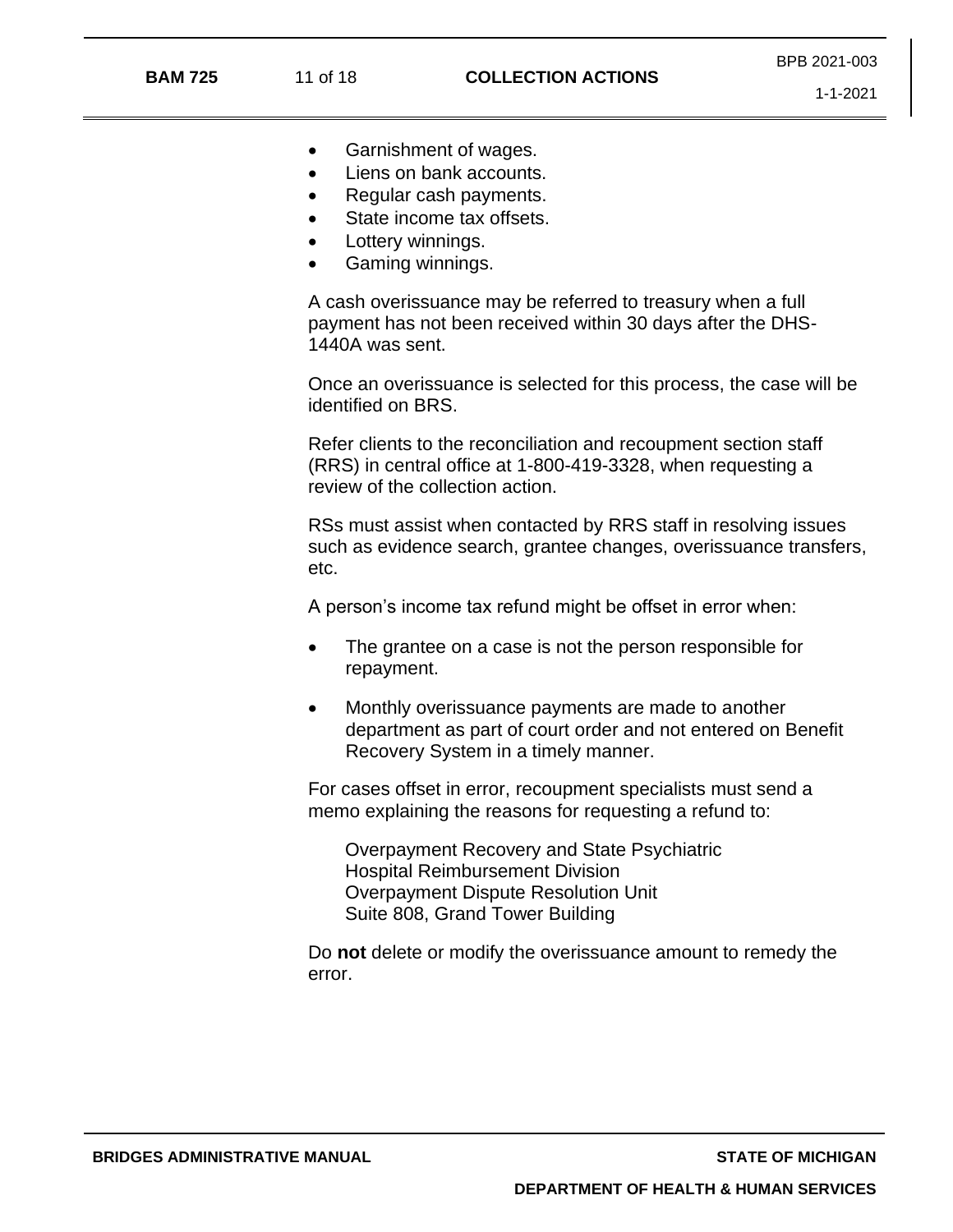# **FEDERAL TREASURY OFFSET PROGRAM**

## **FAP Only**

Federal salaries, benefits and tax refunds may be offset to repay **any** collectible FAP overissuance when the claim is delinquent.

Federal payments eligible for offset include:

- Federal income tax returns.
- Federal salary pay, including military pay.
- Federal retirement benefits, including military retirement pay.
- Federal contractor or vendor payments.
- RSDI benefits.
- Railroad Retirement benefits.
- Black Lung (part B) benefits.
- Other federal payments, including certain loans.

Once an overissuance is selected for this process, the case will be identified on Benefit Recovery System. Refer clients to the Reconciliation and Recoupment Section (RRS) in central office to request a review of the collection action. The reconciliation and recoupment section's phone number is 1-800-419-3328.

### **ATTORNEY GENERAL INITIATIVE**

# **FIP, SDA and FAP**

Delinquent claims for inactive programs are eligible for referral to the Department of Attorney General (AG), Revenue and Collections Division. Referrals are issued through WDU. The AG will pursue collections on such claims through voluntary repayments, civil lawsuits, probation violations and seizure/garnishment on civil and criminal restitution orders.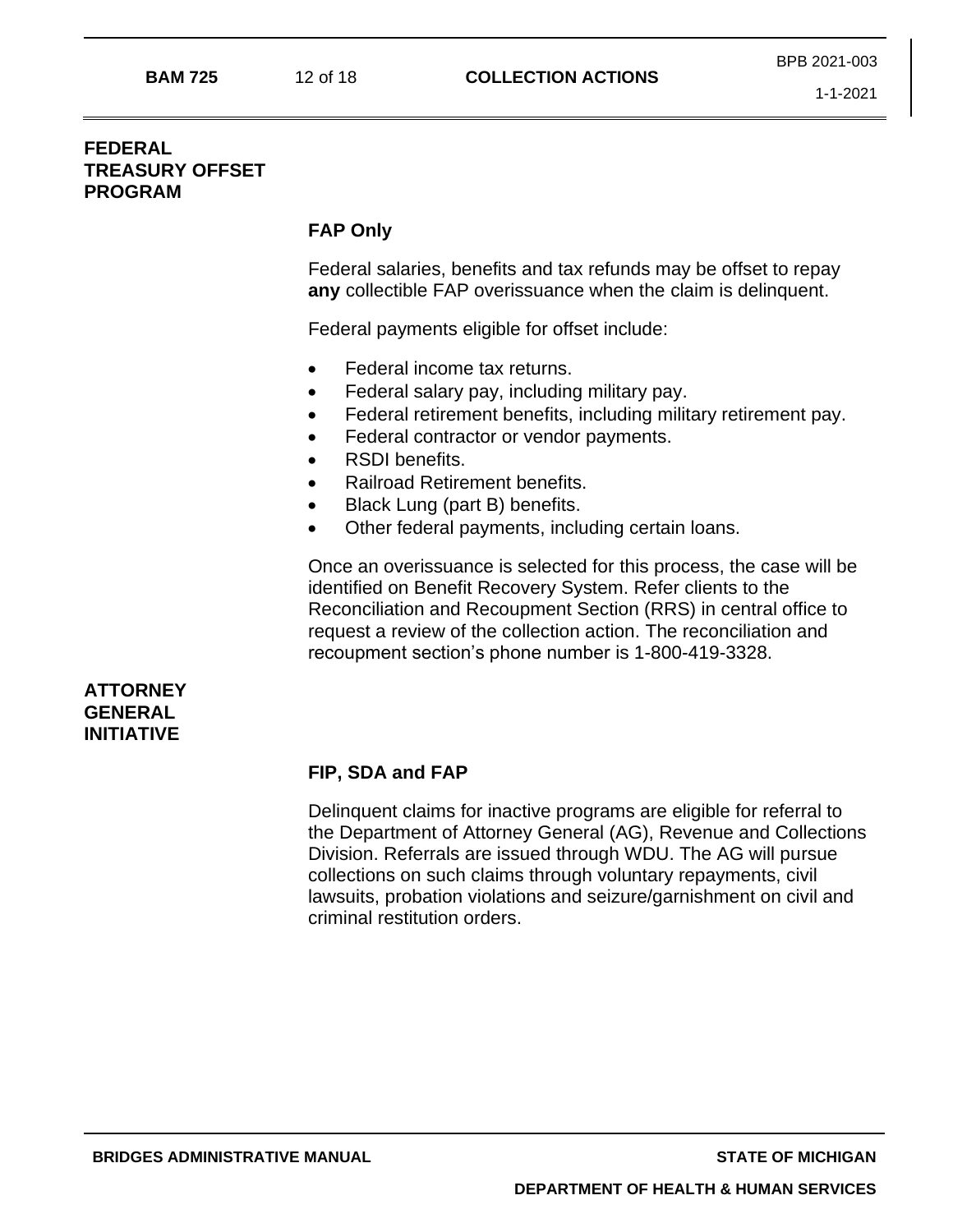| <b>BAM 725</b> |  |
|----------------|--|
|----------------|--|

| <b>Automated</b><br><b>Delinquency</b><br><b>Notices</b> |                                                                                                                                                                                            |
|----------------------------------------------------------|--------------------------------------------------------------------------------------------------------------------------------------------------------------------------------------------|
|                                                          | FIP, SDA, CDC and FAP                                                                                                                                                                      |
|                                                          | Benefit Recovery System sends a collection notice when programs<br>close with an outstanding overissuance if the claim is not already<br>set as delinquent.                                |
| <b>DHS-1440A</b>                                         |                                                                                                                                                                                            |
|                                                          | The DHS-1440A, Notice of Balance Due, is sent in the month after:                                                                                                                          |
| <b>DHS-1440E</b>                                         | A program with an outstanding overissuance balance closes.<br>$\bullet$<br>The last active program closes and there is an outstanding<br>$\bullet$<br>overissuance balance in any program. |
|                                                          | The DHS-1440E, Notice of Payment Due, is sent to <b>active</b> cases<br>when:                                                                                                              |
|                                                          | The overissuance type is due to court-ordered intentional<br>$\bullet$<br>program violation.                                                                                               |
|                                                          | The recoup type is non-standard cash recoupment.                                                                                                                                           |
|                                                          | Required monthly payments not received.                                                                                                                                                    |
|                                                          | See Delinquent Cash Payments on Active Programs in this item.                                                                                                                              |
| DHS-1440-1                                               |                                                                                                                                                                                            |
|                                                          | The DHS-1440-1, Notice of Default, is sent to inactive cases when<br>the claim is delinquent. All delinquent claims are sent to Michigan<br>Treasury for collection action.                |
| <b>SUSPENDED</b><br><b>COLLECTION</b><br><b>ACTIONS</b>  |                                                                                                                                                                                            |
|                                                          | FIP, SDA, CDC and FAP                                                                                                                                                                      |
|                                                          | Every overissuance is entered on Benefit Recovery System even<br>when collection action is pending or suspended. Certain status<br>types suspend all or some collection actions:           |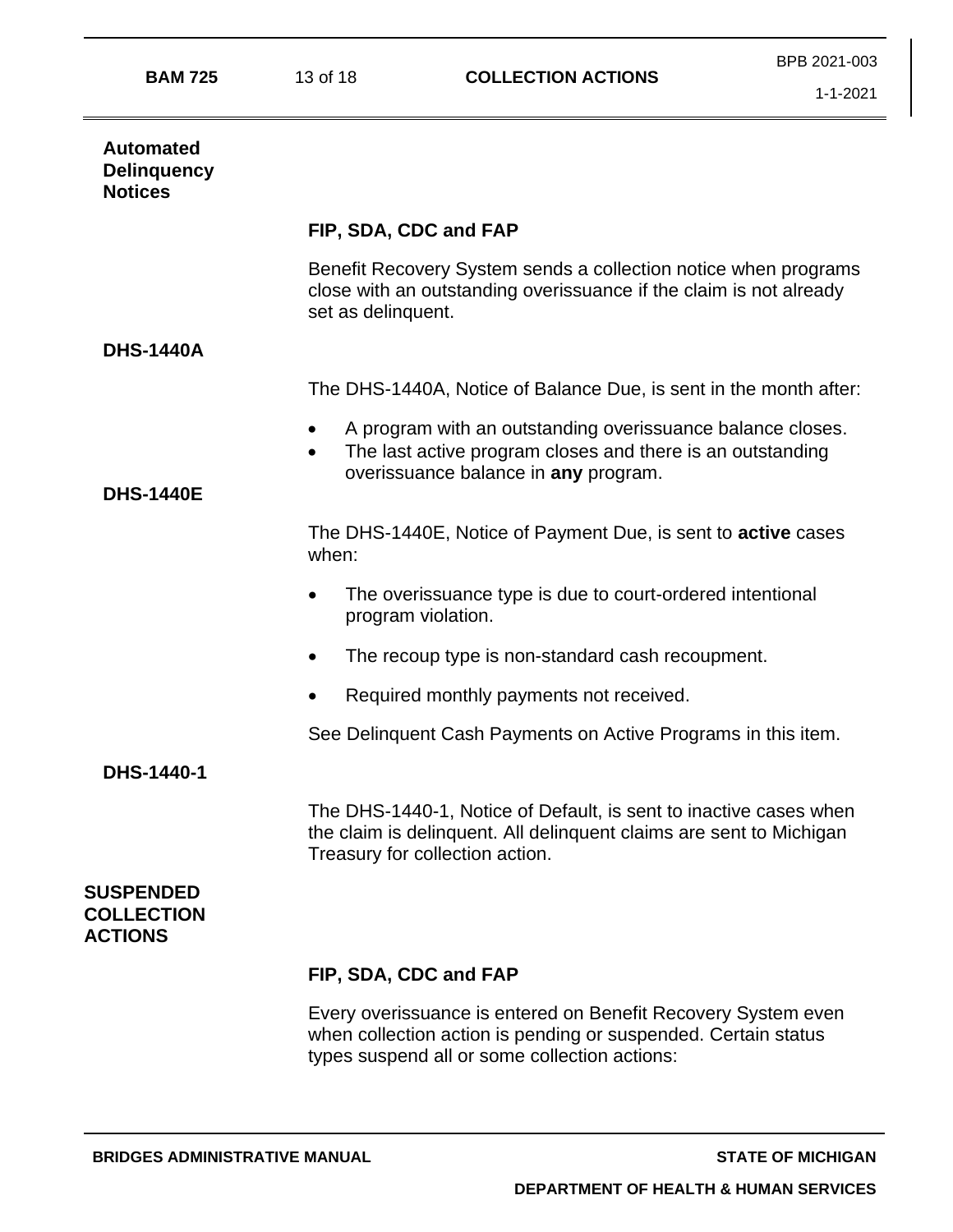| <b>BAM 725</b>    |                        | <b>COLLECTION ACTIONS</b><br>14 of 18                                                                                                  |  |  |
|-------------------|------------------------|----------------------------------------------------------------------------------------------------------------------------------------|--|--|
|                   | <b>Used For</b>        | <b>Collection Action</b>                                                                                                               |  |  |
|                   | • Ols pending with OIG | • Suspends all collections<br>actions.                                                                                                 |  |  |
|                   | • Ols pending with AH  | • Suspends all collection<br>actions.                                                                                                  |  |  |
|                   | • Bankruptcy           | • Suspends all collection<br>actions.                                                                                                  |  |  |
|                   | • Death                | • Suspends all collection<br>actions.                                                                                                  |  |  |
|                   | • Suspended            | • Suspends all collection<br>actions.                                                                                                  |  |  |
| <b>Bankruptcy</b> |                        |                                                                                                                                        |  |  |
|                   |                        | When a <b>bankruptcy notice</b> for a person with an outstanding<br>overissuance balance is received it must be forwarded to the local |  |  |

verifies that debts are suspended.

**CDC Only**

office's designated fraud coordinator, who will process and track all

RSSECT mailbox or sends the document to WDU, WDU will notify MDHHS Legal Affairs and the RS so proper actions will be taken.

MDHHS Legal Affairs reviews and makes recommendations to the Attorney General's office regarding whether to take legal action to block discharge of the debt. The reconciliation unit suspends debts and retrieves debt if they are in debt collection status. The RS

bankruptcy notices. The coordinator scans the notice to the

MDE reviews and makes recommendations to the Attorney General's office regarding whether to take legal action to block discharge of the debt. MDE directs the reconciliation unit to suspend debts and retrieves debt if they are in debt collection

If the client's bankruptcy petition is granted, the court issues a **discharge of debt**. If MDHHS or MDE is listed as a discharged debt on the court document, determine which overissuances were

1. The central office document control unit manually writes off

2. Reinstating recoupment for any intentional program violation overissuances that were not discharged by the court.

overissuances that were discharged by the court:

status. The RS verifies that debts are suspended.

discharged. Update Benefit Recovery System by:

**BRIDGES ADMINISTRATIVE MANUAL STATE OF MICHIGAN**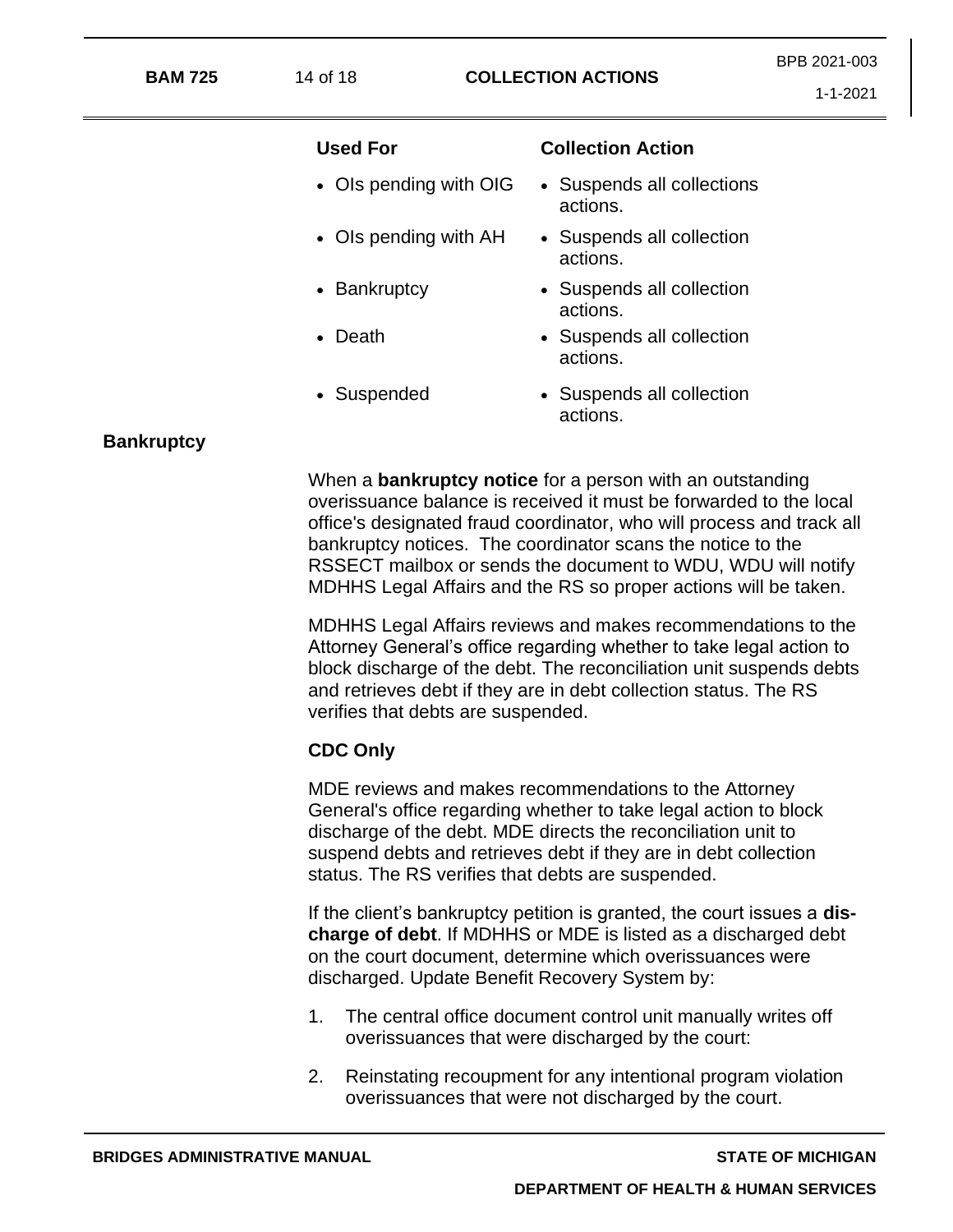| <b>BAM 725</b>                          | 15 of 18<br><b>COLLECTION ACTIONS</b>                                                        |                                                                                                                                                                                                                                       | BPB 2021-003<br>$1 - 1 - 2021$ |
|-----------------------------------------|----------------------------------------------------------------------------------------------|---------------------------------------------------------------------------------------------------------------------------------------------------------------------------------------------------------------------------------------|--------------------------------|
|                                         |                                                                                              |                                                                                                                                                                                                                                       |                                |
|                                         | $\bullet$                                                                                    | A notification from MDHHS Legal Affairs will be sent if any<br>intentional program violation overissuances were<br>successfully blocked from discharge.                                                                               |                                |
|                                         |                                                                                              | Change the status type to standard recoupment.                                                                                                                                                                                        |                                |
|                                         |                                                                                              | If MDHHS or MDE obtains an order of non-dischargeability from the<br>U.S. Bankruptcy Court, change the status type back to standard<br>recoupment on each of the affected overissuances to enable<br>collection activities to resume. |                                |
|                                         |                                                                                              | Keep all bankruptcy documents in the case record's legal packet.                                                                                                                                                                      |                                |
|                                         | 800-419-3328.                                                                                | The reconciliation and recoupment section coordinates bankruptcy<br>actions between Treasury and MDHHS. If any claim shows referred<br>to collections contact Reconciliation and Recoupment section at 1-                             |                                |
| <b>Death</b>                            |                                                                                              |                                                                                                                                                                                                                                       |                                |
|                                         | write-off.                                                                                   | Enter the status type of deceased so Bridges will suspend all<br>collection actions on Benefit Recovery System. The overissuance<br>will be written off at the next quarterly Benefit Recovery System                                 |                                |
| <b>TERMINATED</b><br><b>COLLECTIONS</b> |                                                                                              |                                                                                                                                                                                                                                       |                                |
|                                         | <b>FIP and SDA</b>                                                                           |                                                                                                                                                                                                                                       |                                |
| <b>BRS Write-Off</b>                    |                                                                                              |                                                                                                                                                                                                                                       |                                |
|                                         | Every quarter, Benefit Recovery System writes off overissuances<br>that are not collectible. |                                                                                                                                                                                                                                       |                                |
|                                         | Overissuances are not collectible when:                                                      |                                                                                                                                                                                                                                       |                                |
|                                         | $\bullet$                                                                                    | The program has been closed six years from the <b>most recent</b><br>of the following dates:                                                                                                                                          |                                |
| <b>RECONCILING GH</b><br><b>REPORTS</b> | <br><br>                                                                                     | Overissuance end date, or<br>Establishment date, or<br>Last payment date on any overissuances.                                                                                                                                        |                                |
|                                         |                                                                                              | Bridges generates reports that must be acted on by staff.                                                                                                                                                                             |                                |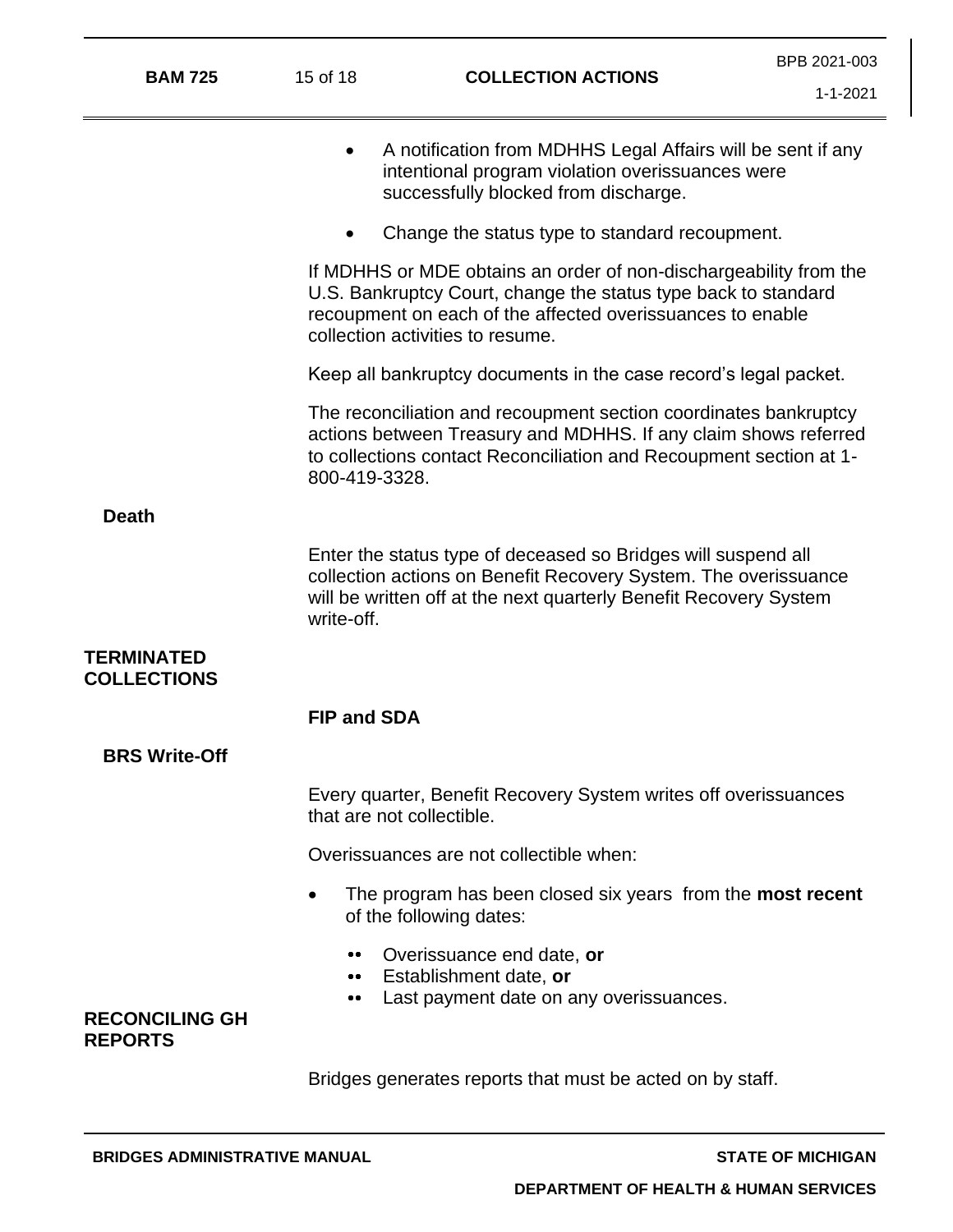| <b>BAM 725</b>                             | 16 of 18            | <b>COLLECTION ACTIONS</b>                                                                                                                                                                                                                                                                                                                 | DE D'ZUZ I-UUJ<br>1-1-2021 |
|--------------------------------------------|---------------------|-------------------------------------------------------------------------------------------------------------------------------------------------------------------------------------------------------------------------------------------------------------------------------------------------------------------------------------------|----------------------------|
| <b>Accounting</b><br><b>Service Center</b> |                     |                                                                                                                                                                                                                                                                                                                                           |                            |
|                                            | monthly:            | Each Accounting Service Center is responsible for reconciling the                                                                                                                                                                                                                                                                         |                            |
|                                            |                     | GH-370, Monthly Cash Reconciliation Report, which lists all<br>cash or FAP benefits made directly to the local office by clients<br>owing MDHHS for overissuances of benefits.                                                                                                                                                            |                            |
|                                            |                     | GH-380, Monthly Write Off Report, contains an audit trail by<br>listing all programs for a client where a write-off occurred.                                                                                                                                                                                                             |                            |
|                                            |                     | The Accounting (ACM) Manual 481-5 has detailed instructions on<br>completing these reports.                                                                                                                                                                                                                                               |                            |
| <b>DRS-100 Report</b>                      |                     |                                                                                                                                                                                                                                                                                                                                           |                            |
|                                            |                     | Recoupment specialists are expected to take action to correct each<br>disqualification record on the report. Depending on the error listed,<br>the RS will correct the decision date, Social Security number, sanc-<br>tion begin date and/or decision date.                                                                              |                            |
| <b>COMPROMISED</b><br><b>CLAIMS</b>        |                     |                                                                                                                                                                                                                                                                                                                                           |                            |
|                                            | <b>FAP Only</b>     |                                                                                                                                                                                                                                                                                                                                           |                            |
|                                            |                     | MDHHS can compromise (reduce or eliminate) an overissuance if it<br>is determined that a household's economic circumstances are<br>such that the overissuance cannot be paid within three years.                                                                                                                                          |                            |
|                                            | compromised claims. | A request for a policy exception must be made from the RS to the<br>Overpayment, Research and Verification Section office outlining the<br>facts of the situation and the client's financial hardship. The<br>manager of the MDHHS Overpayment, Research and Verification<br>Section has final authorization on the determination for all |                            |
|                                            | Send to:            |                                                                                                                                                                                                                                                                                                                                           |                            |
|                                            |                     | Overpayment Recovery and State Psychiatric Hospital<br><b>Reimbursement Division</b><br>Overpayment Research and Verification Section<br><b>Suite 1011</b><br>235 S. Grand Ave<br>P.O. Box 30037                                                                                                                                          |                            |

BPB 2021-003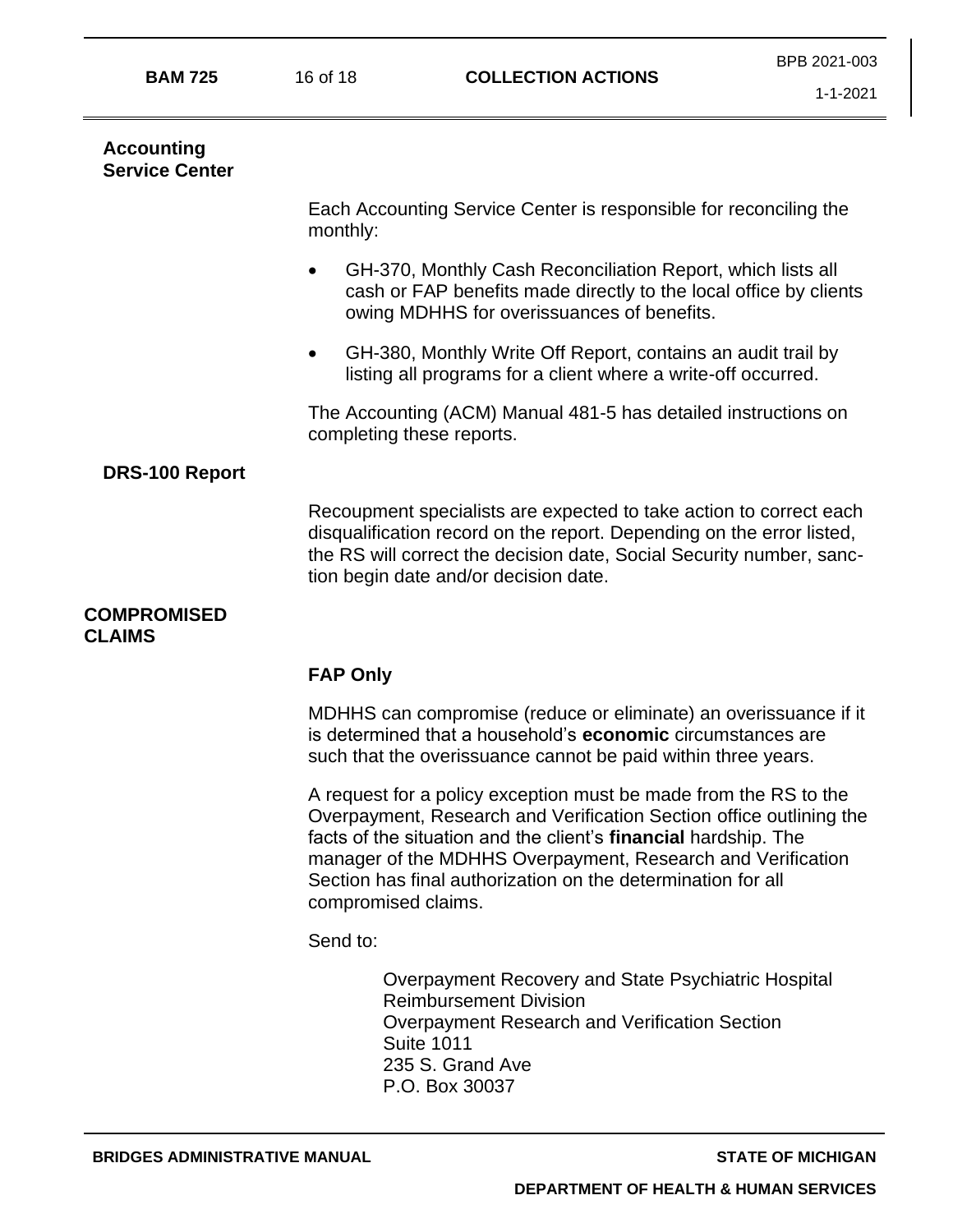### **INTERSTATE CLAIMS**

Lansing, MI 48909

## **FIP, SDA and FAP**

Michigan continues to initiate and collect on claims whether the household remains in the state or not. All requests from other states to transfer a claim to or from Michigan are reviewed by the recoupment section; see address above.

# **FAP Only**

When MDHHS learns that a client is serving a current intentional program violation disqualification in another state, the specialist must review the information. Disqualify the client if it is determined the disqualification should continue being served in Michigan.

# **Hearing requested FIP, SDA, CDC, MA and FAP**

A hearing request on a DHS-4358D, Hearing Request for Overissuance or Recoupment Action, must be forwarded to MAHS along with a completed DHS-3050, Hearing Summary, and exhibits according to normal hearing procedures; see BAM 600.

# **LEGAL BASE**

# **FIP**

Personal Responsibility and Work Opportunity Reconciliation Act of 1996, PL 104-193 of 1996 1939 PA 280, as amended Mich Admin Code, R 400.3129 - R 400.3131

# **FAP**

7 CFR 272.8 7 USC 2022 Mich Admin Code, R 400.3011

# **SDA**

Annual appropriations Act